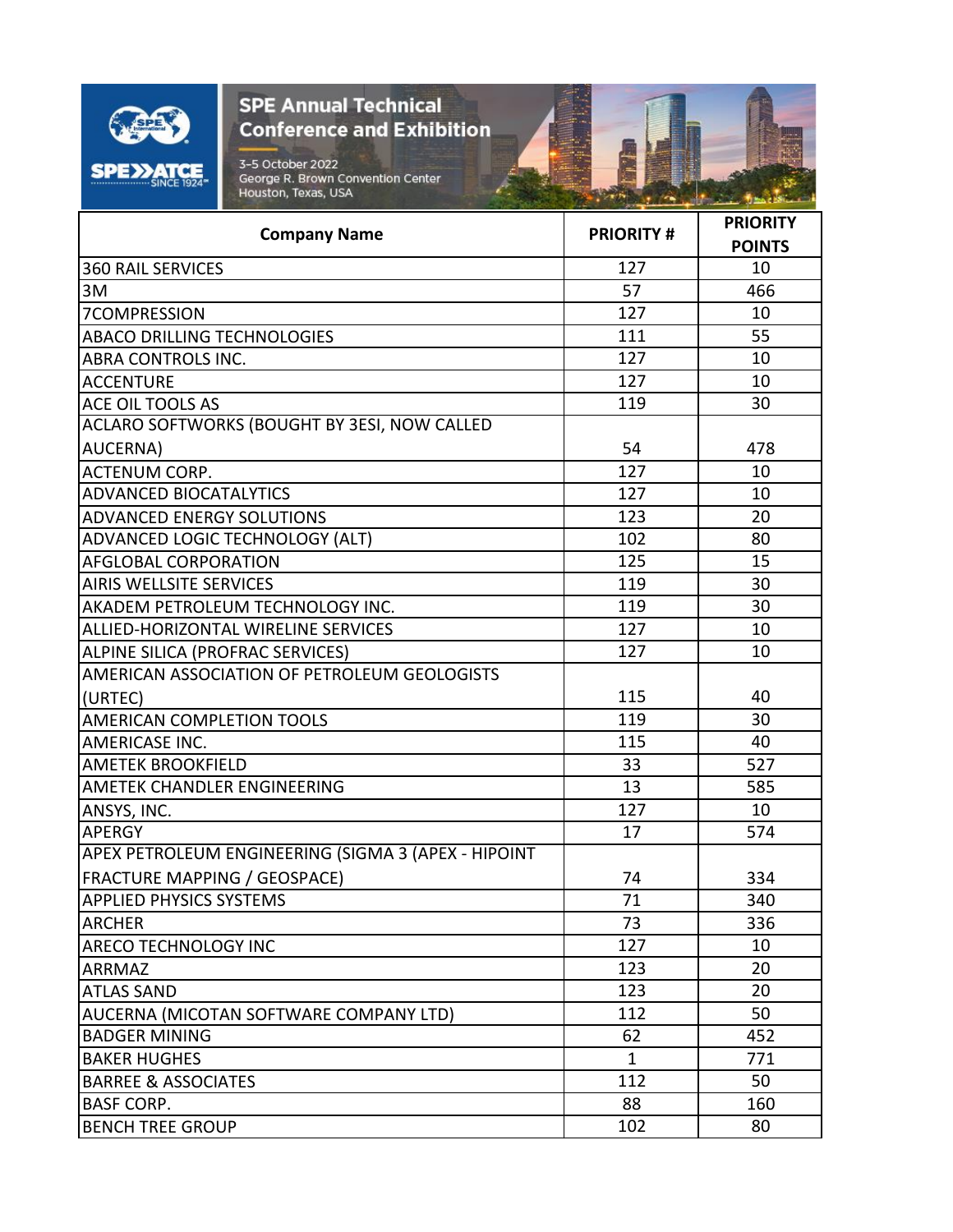

| Houston, Texas, USA                        |                  | <b>Comment of the case</b> |
|--------------------------------------------|------------------|----------------------------|
|                                            |                  | <b>PRIORITY</b>            |
| <b>Company Name</b>                        | <b>PRIORITY#</b> | <b>POINTS</b>              |
| <b>BICO DRILLING TOOLS, INC</b>            | 115              | 40                         |
| <b>BINDER SCIENCE</b>                      | 124              | 19                         |
| <b>BIOSUITE</b>                            | 127              | 10                         |
| <b>BIOTA TECHNOLOGY</b>                    | 119              | 30                         |
| <b>BISN OIL TOOLS, LLC</b>                 | 124              | 19                         |
| <b>BLACKJACK PRODUCTION TOOLS</b>          | 123              | 20                         |
| <b>BUFFALO HEAD ENERGY SERVICES</b>        | 127              | 10                         |
| <b>BWX</b>                                 | 129              | 5                          |
| <b>BYK ADDITIVES &amp; INSTRUMENTS</b>     | 105              | 69                         |
| <b>CALFRAC WELL SERVICES</b>               | 104              | 70                         |
| <b>CALSEP</b>                              | 26               | 558                        |
| <b>CARBO</b>                               | 9                | 595                        |
| <b>CATOOSA TEST FACILITY</b>               | 123              | 20                         |
| <b>CAVINS CORPORATION</b>                  | 119              | 30                         |
| <b>CDA INTERCORP</b>                       | 72               | 337                        |
| <b>CDI ENERGY PRODUCTS</b>                 | 112              | 50                         |
| <b>CENOVUS ENERGY</b>                      | 125              | 15                         |
| C-FER / ALBERTA INNOVATES                  | 32               | 533                        |
| <b>CHANGQING PROPPANT CORPORATION</b>      | 126              | 13                         |
| <b>CHEMQUEST CHEMICALS</b>                 | 127              | 10                         |
| <b>CHEVRON</b>                             | 101              | 85                         |
| CHINA INNOVATION EXHIBITION CO LTD         | 115              | 40                         |
| CHINA UNIVERSITY OF PETROLEUM (BEIJING)    | 120              | 29                         |
| CHINA UNIVERSITY OF PETROLEUM (EAST CHINA) | 127              | 10                         |
| <b>CITADEL CASING SOLUTIONS</b>            | 123              | 20                         |
| <b>CLARIANT OIL SERVICES</b>               | 125              | 15                         |
| CLEANFIX NORTH AMERICA INC.                | 127              | 10                         |
| <b>COILCHEM LLC</b>                        | 123              | 20                         |
| COLUMBIA SOUTHERN EDUCATION GROUP          | 119              | 30                         |
| <b>COMITT WELL SOLUTIONS</b>               | 127              | 10                         |
| <b>COMPUTER MODELLING GROUP</b>            | 30               | 539                        |
| COORSTEK, INC                              | 112              | 50                         |
| <b>CORE LABORATORIES</b>                   | 10               | 591                        |
| <b>COUGAR DRILLING SOLUTIONS</b>           | 127              | 10                         |
| COVIA (FAIRMONT SANTROL/UNIMIN)            | 12               | 589                        |
| <b>CRODA</b>                               | 98               | 90                         |
| <b>CUDD</b>                                | 25               | 561                        |
| <b>D&amp;L OIL TOOLS</b>                   | 113              | 49                         |
| DARKVISION TECHNOLOGIES INC                | 127              | 10                         |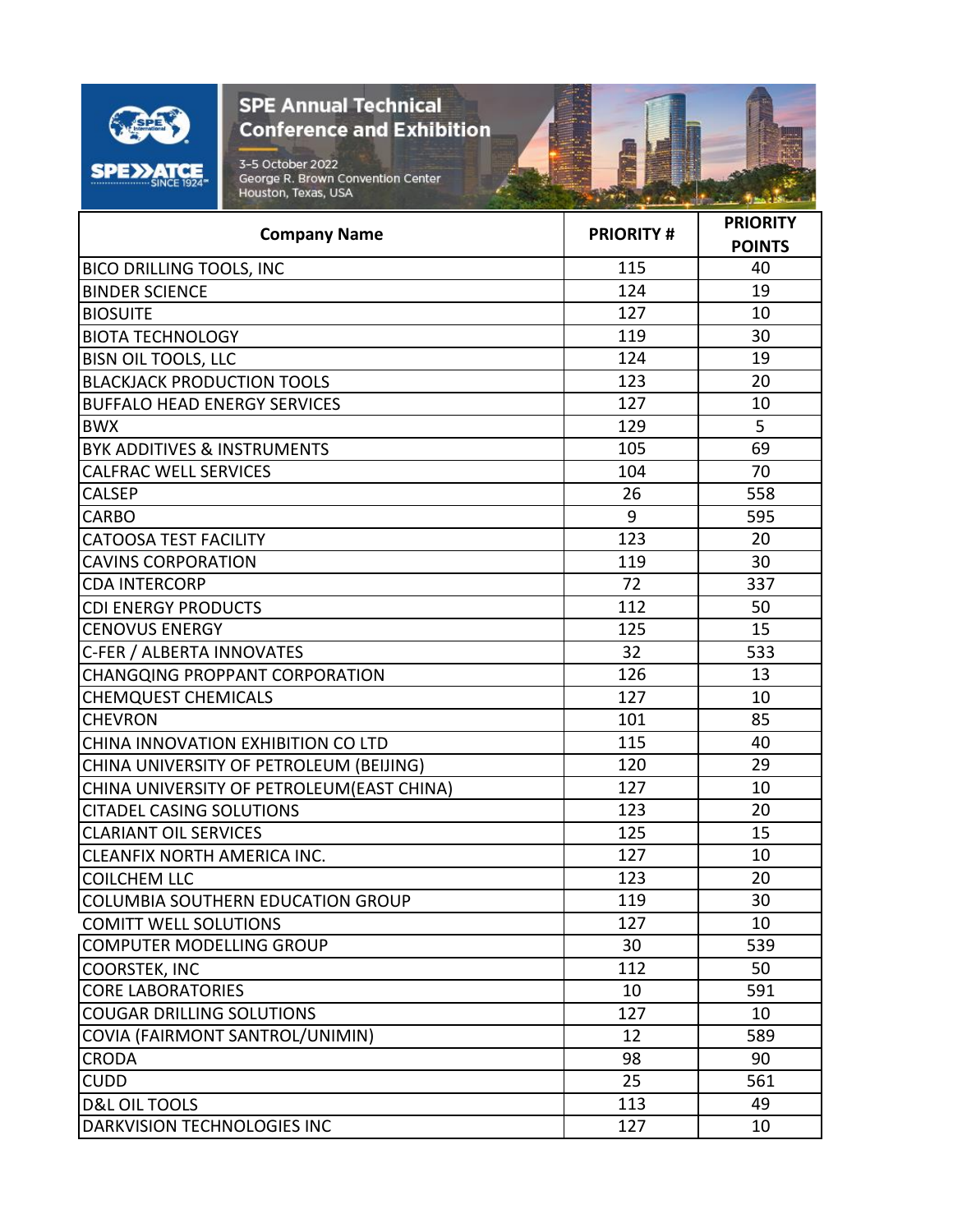| O<br>Ξ.<br>įж<br><b>SINCE 1924</b> |
|------------------------------------|

看

| <b>Company Name</b>                             | <b>PRIORITY#</b> | <b>PRIORITY</b> |
|-------------------------------------------------|------------------|-----------------|
|                                                 |                  | <b>POINTS</b>   |
| <b>DASSAULT SYSTEMES</b>                        | 124              | 19              |
| DATACAN SERVICES CORP.                          | 119              | 30              |
| <b>DCI</b>                                      | 67               | 406             |
| <b>DEGOLYER AND MACNAUGHTON</b>                 | 51               | 485             |
| <b>DETECHTION TECHNOLOGIES</b>                  | 127              | 10              |
| <b>DIAMONDBACK INDUSTRIES</b>                   | 115              | 40              |
| <b>DIGITAL FORMATION</b>                        | 39               | 516             |
| <b>DIVERTERPLUS</b>                             | 119              | 30              |
| DON-NAN, A SCHLUMBERGER COMPANY                 | 109              | 60              |
| <b>DOW</b>                                      | 92               | 109             |
| DOWNHOLE CHEMICAL SOLUTIONS                     | 123              | 20              |
| <b>DRAGON STONE ENERGY</b>                      | 119              | 30              |
| <b>DRILLBOX</b>                                 | 127              | 10              |
| <b>DRILLFLOT</b>                                | 127              | 10              |
| <b>DRILLSCAN</b>                                | 109              | 60              |
| <b>DUNE FRONT</b>                               | 129              | 5               |
| DUXAOIL TEXAS LLC (DURALITTE)                   | 123              | 20              |
| DYNAENERGETICS GMBH & CO. KG                    | 104              | 70              |
| <b>DYNALLOY</b>                                 | 122              | 23              |
| <b>DYNAMIC GRAPHICS</b>                         | 34               | 525             |
| DYNAQUAL TEST LABS                              | 127              | 10              |
| <b>EAGE</b>                                     | 56               | 473             |
| <b>ECHOMETER</b>                                | 8                | 596             |
| <b>ECONOMY POLYMERS</b>                         | 116              | 39              |
| <b>ELANCO</b>                                   | 119              | 30              |
| <b>ELECTROLAB INC</b>                           | 127              | 10              |
| ELEMENT SIX (UK) LTD                            | 127              | 10              |
| ELEVANCE RENEWABLE SCIENCES                     | 123              | 20              |
| ELLIS MANUFACTURING COMPANY LLC                 | 127              | 10              |
| <b>EMERALD SURF SCIENCES</b>                    | 127              | 10              |
| <b>EMERSON</b>                                  | 29               | 541             |
| <b>ENDEAVOR BUSINESS MEDIA (PENNWELL)</b>       | 14               | 578             |
| <b>ENQUEST ENERGY SOLUTIONS</b>                 | 127              | 10              |
| <b>ENVENTURE GLOBAL TECHNOLOGY</b>              | 107              | 65              |
| <b>ENVERUS (PREVIOUSLY DRILLING INFO, INC.)</b> | 120              | 29              |
| EPIROC DRILLING SOLUTIONS LLC                   | 127              | 10              |
| <b>ESG SOLUTIONS</b>                            | 47               | 496             |
| <b>ESSS</b>                                     | 127              | 10              |
| <b>ETECH INTERNATIONAL LIMITED</b>              | 127              | 10              |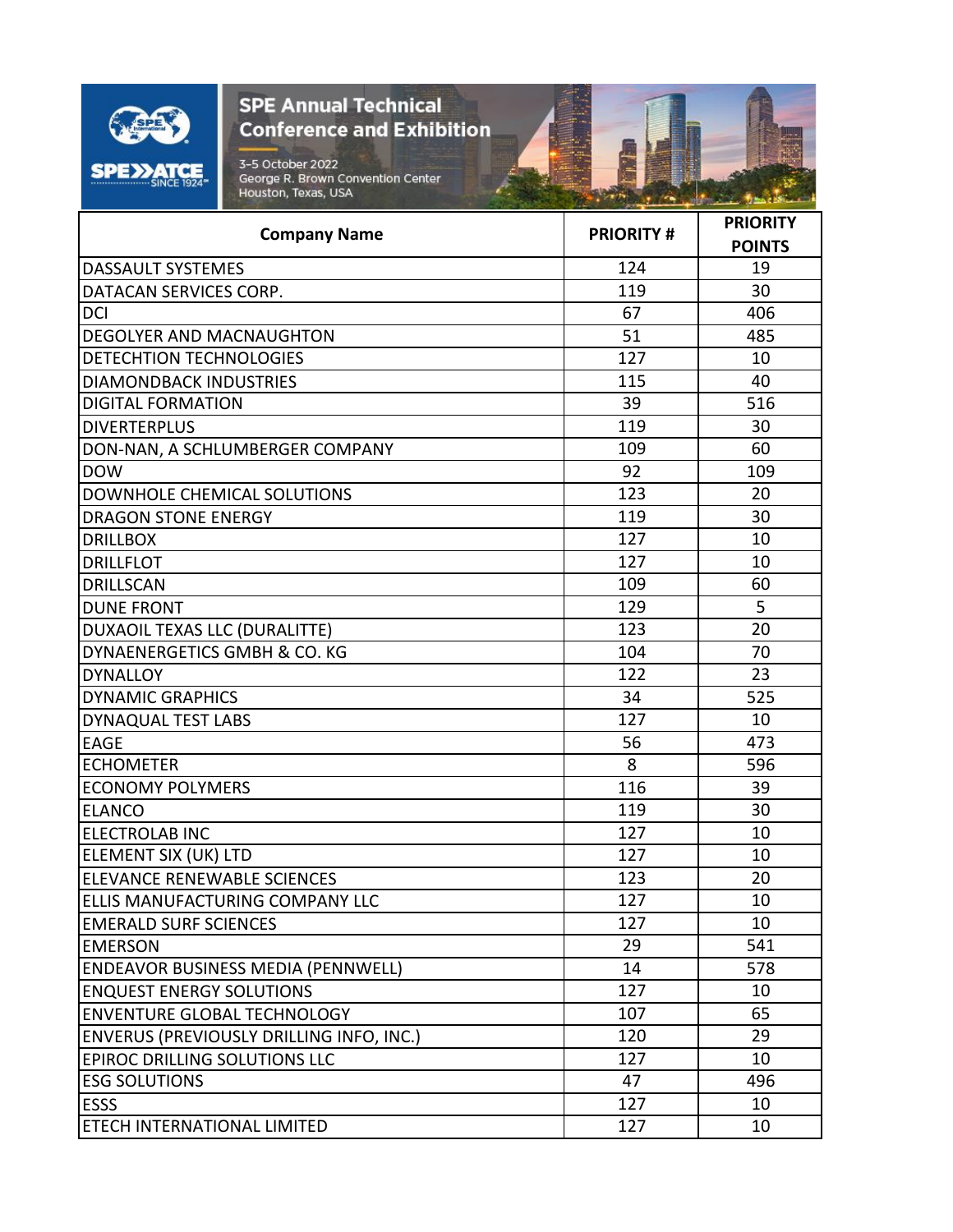

看

| <b>Company Name</b>                           | <b>PRIORITY#</b> | <b>PRIORITY</b> |
|-----------------------------------------------|------------------|-----------------|
|                                               |                  | <b>POINTS</b>   |
| <b>EV OFFSHORE</b>                            | 102              | 80              |
| <b>EVOLUTION ENGINEERING</b>                  | 123              | 20              |
| <b>EVOLUTION ENGINEERING</b>                  | 127              | 10              |
| <b>EVONIK CORPORATION</b>                     | 109              | 60              |
| <b>EXEBENUS</b>                               | 127              | 10              |
| <b>EXPRO NORTH SEA LTD.</b>                   | 35               | 524             |
| <b>EYEMAX</b>                                 | 127              | 10              |
| <b>FANN INSTRUMENT</b>                        | 68               | 399             |
| <b>FESCO</b>                                  | 59               | 455             |
| <b>Finoric LLC</b>                            | 127              | 10              |
| <b>FISHBONES AS</b>                           | 119              | 30              |
| <b>FLEX-CHEM</b>                              | 115              | 40              |
| <b>FLOGISTIX</b>                              | 106              | 68              |
| <b>FLOTEK CHEMISTRY</b>                       | 93               | 107             |
| <b>FLOWCO PRODUCTION SOLUTIONS</b>            | 129              | 5               |
| <b>FORTA</b>                                  | 52               | 481             |
| <b>FORUM ENERGY TECHNOLOGIES</b>              | 125              | 15              |
| <b>FRACKNOWLEDGE</b>                          | 127              | 10              |
| <b>FRACTECH</b>                               | 31               | 537             |
| <b>FREEMYER INDUSTRIAL PRESSURE LP</b>        | 115              | 40              |
| <b>FREUDENBERG OIL &amp; GAS</b>              | 108              | 64              |
| FTS INTERNATIONAL (FRAC TECH SYSTEMS)         | 69               | 386             |
| G&H DIVERSIFIED MANUFACTURING (YELLOW JACKET) | 107              | 65              |
| <b>GANGLINE</b>                               | 127              | 10              |
| <b>GEMINI SOLUTIONS</b>                       | 46               | 498             |
| GEODYNAMICS, INC.                             | 96               | 94              |
| <b>GEOLOGIC SYSTEMS</b>                       | 78               | 294             |
| <b>GEO-STEERING SOLUTIONS INC.</b>            | 127              | 10              |
| <b>GEOSTEERING TECHNOLOGIES</b>               | 127              | 10              |
| <b>GHGSAT INCORPORATED</b>                    | 127              | 10              |
| GKD-USA, INC.                                 | 98               | 90              |
| <b>GLAMOX AQUA SIGNAL CORPORATION</b>         | 127              | 10              |
| <b>GLOBAL DYNAMICS INC</b>                    | 127              | 10              |
| <b>GLOBAL PETROLEUM SHOW</b>                  | 127              | 10              |
| <b>GMW ASSOCIATES</b>                         | 117              | 35              |
| <b>GRACE INSTRUMENT</b>                       | 53               | 480             |
| <b>GREEN IMAGING TECHNOLOGIES</b>             | 119              | 30              |
| <b>GREENE, TWEED &amp; COMPANY</b>            | 127              | 10              |
| GUANGRAO LIUHE CHEMICALS CO.                  | 126              | 13              |
|                                               |                  |                 |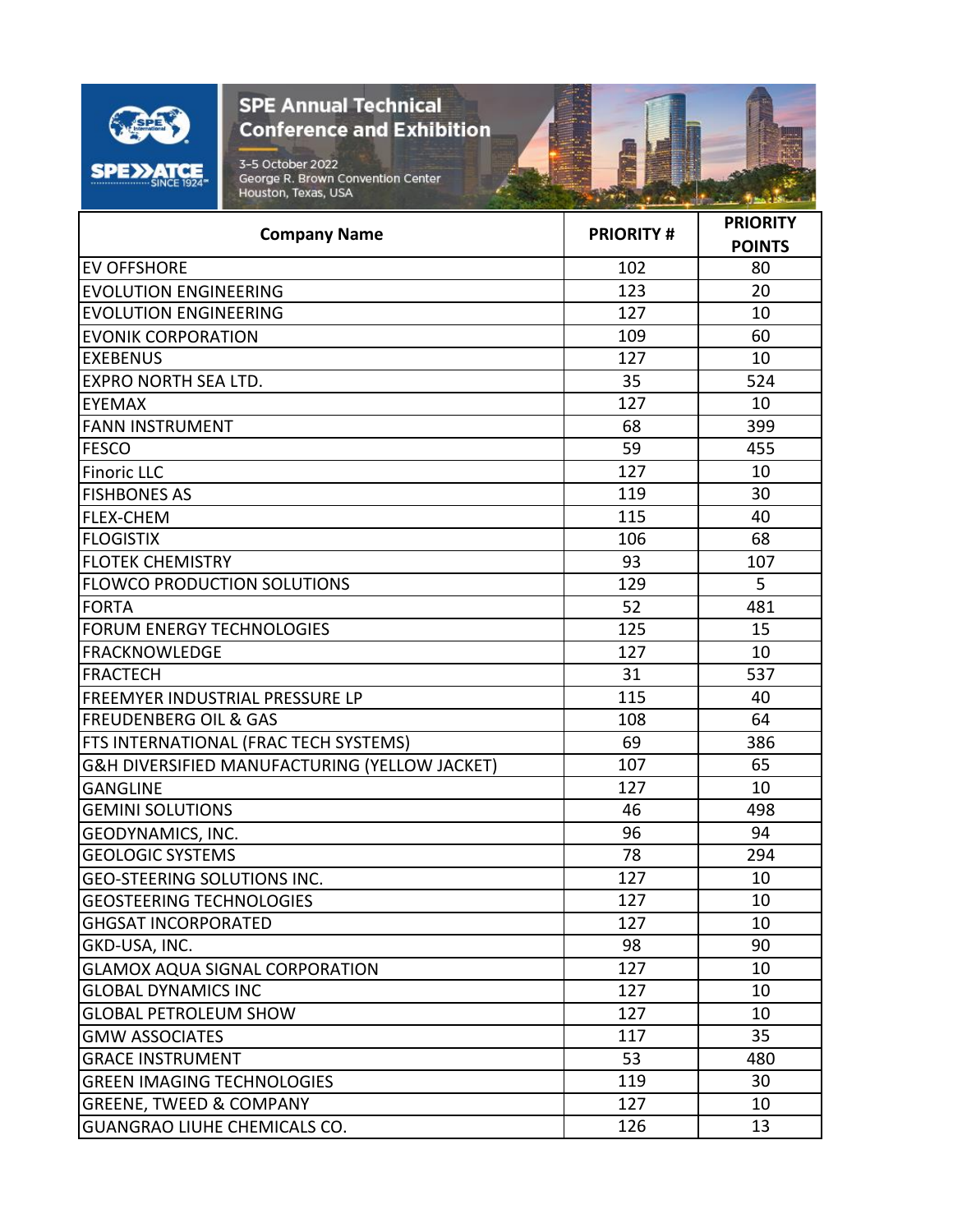

**Committee of the Party** 

SV 2-1

الأناسبة

| <b>POINTS</b><br>83<br>245<br>33<br>527<br>101<br>85<br>4<br>675<br>85<br>198<br>571<br>19<br>127<br>10<br>6<br>616<br>107<br>65<br>60<br>109<br>123<br>20<br>272<br>82<br>27<br>553<br>127<br>10<br>70<br>378<br>70<br>104<br>585<br>13<br>6<br>616<br>127<br>10<br>89<br>100<br>123<br>20<br>127<br>10<br>127<br>10<br>60<br>109<br>98<br>90<br>10<br>127<br>65<br>107<br>35<br>524<br>123<br>20<br>307<br>77<br>91<br>115<br>127<br>10<br>112<br>50<br>119<br>30<br>102<br>80<br>112<br>50<br>119<br>30<br>22<br>564<br>127<br>10 | <b>Company Name</b>                        | <b>PRIORITY#</b> | <b>PRIORITY</b> |
|--------------------------------------------------------------------------------------------------------------------------------------------------------------------------------------------------------------------------------------------------------------------------------------------------------------------------------------------------------------------------------------------------------------------------------------------------------------------------------------------------------------------------------------|--------------------------------------------|------------------|-----------------|
|                                                                                                                                                                                                                                                                                                                                                                                                                                                                                                                                      |                                            |                  |                 |
|                                                                                                                                                                                                                                                                                                                                                                                                                                                                                                                                      | <b>GUARDIAN GLOBAL TECHNOLOGIES</b>        |                  |                 |
|                                                                                                                                                                                                                                                                                                                                                                                                                                                                                                                                      | <b>GUYDON SOFTWARE</b>                     |                  |                 |
|                                                                                                                                                                                                                                                                                                                                                                                                                                                                                                                                      | <b>GYRODATA INC.</b>                       |                  |                 |
|                                                                                                                                                                                                                                                                                                                                                                                                                                                                                                                                      | <b>HALLIBURTON &amp; JET RESEARCH</b>      |                  |                 |
|                                                                                                                                                                                                                                                                                                                                                                                                                                                                                                                                      | <b>HARDBANDING SOLUTIONS</b>               |                  |                 |
|                                                                                                                                                                                                                                                                                                                                                                                                                                                                                                                                      | <b>HART ENERGY</b>                         |                  |                 |
|                                                                                                                                                                                                                                                                                                                                                                                                                                                                                                                                      | <b>HESS CORP.</b>                          |                  |                 |
|                                                                                                                                                                                                                                                                                                                                                                                                                                                                                                                                      | <b>HEXION</b>                              |                  |                 |
|                                                                                                                                                                                                                                                                                                                                                                                                                                                                                                                                      | <b>HI-CRUSH</b>                            |                  |                 |
|                                                                                                                                                                                                                                                                                                                                                                                                                                                                                                                                      | <b>HOOVER FERGUSON</b>                     |                  |                 |
|                                                                                                                                                                                                                                                                                                                                                                                                                                                                                                                                      | <b>HORN</b>                                |                  |                 |
|                                                                                                                                                                                                                                                                                                                                                                                                                                                                                                                                      | HUNTING ENERGY SERVICES                    |                  |                 |
|                                                                                                                                                                                                                                                                                                                                                                                                                                                                                                                                      | <b>HYDROCARBON DATA SYSTEMS</b>            |                  |                 |
|                                                                                                                                                                                                                                                                                                                                                                                                                                                                                                                                      | <b>HYDROCARBON DYNAMICS</b>                |                  |                 |
|                                                                                                                                                                                                                                                                                                                                                                                                                                                                                                                                      | <b>IADC</b>                                |                  |                 |
|                                                                                                                                                                                                                                                                                                                                                                                                                                                                                                                                      | <b>IFP TECHNOLOGIES CANADA INC.</b>        |                  |                 |
|                                                                                                                                                                                                                                                                                                                                                                                                                                                                                                                                      | <b>IHRDC</b>                               |                  |                 |
|                                                                                                                                                                                                                                                                                                                                                                                                                                                                                                                                      | <b>IHS MARKIT</b>                          |                  |                 |
|                                                                                                                                                                                                                                                                                                                                                                                                                                                                                                                                      | <b>IMCD</b>                                |                  |                 |
|                                                                                                                                                                                                                                                                                                                                                                                                                                                                                                                                      | <b>IMERYS OILFIELD SOLUTIONS</b>           |                  |                 |
|                                                                                                                                                                                                                                                                                                                                                                                                                                                                                                                                      | <b>IMPACT SELECTOR</b>                     |                  |                 |
|                                                                                                                                                                                                                                                                                                                                                                                                                                                                                                                                      | <b>IMPERIAL OIL</b>                        |                  |                 |
|                                                                                                                                                                                                                                                                                                                                                                                                                                                                                                                                      | <b>INDUSTRIAL TRAINING CONSULTANTS INC</b> |                  |                 |
|                                                                                                                                                                                                                                                                                                                                                                                                                                                                                                                                      | <b>INFLATABLE PACKERS INT P/L</b>          |                  |                 |
|                                                                                                                                                                                                                                                                                                                                                                                                                                                                                                                                      | <b>INGEVITY</b>                            |                  |                 |
|                                                                                                                                                                                                                                                                                                                                                                                                                                                                                                                                      | <b>INGU SOLUTIONS</b>                      |                  |                 |
|                                                                                                                                                                                                                                                                                                                                                                                                                                                                                                                                      | <b>INNOSPEC</b>                            |                  |                 |
|                                                                                                                                                                                                                                                                                                                                                                                                                                                                                                                                      | INT INC.                                   |                  |                 |
|                                                                                                                                                                                                                                                                                                                                                                                                                                                                                                                                      | <b>INTELIE</b>                             |                  |                 |
|                                                                                                                                                                                                                                                                                                                                                                                                                                                                                                                                      | INTERTEK WESTPORT TECHNOLOGY CENTER        |                  |                 |
|                                                                                                                                                                                                                                                                                                                                                                                                                                                                                                                                      | <b>INTERWELL NORWAY</b>                    |                  |                 |
|                                                                                                                                                                                                                                                                                                                                                                                                                                                                                                                                      | <b>IOT-EQ</b>                              |                  |                 |
|                                                                                                                                                                                                                                                                                                                                                                                                                                                                                                                                      | <b>IPCOS</b>                               |                  |                 |
|                                                                                                                                                                                                                                                                                                                                                                                                                                                                                                                                      | <b>ITALMATCH CHEMICALS</b>                 |                  |                 |
|                                                                                                                                                                                                                                                                                                                                                                                                                                                                                                                                      | <b>ITF SOFTWARE</b>                        |                  |                 |
|                                                                                                                                                                                                                                                                                                                                                                                                                                                                                                                                      | JACAM CHEMICALS LLC                        |                  |                 |
|                                                                                                                                                                                                                                                                                                                                                                                                                                                                                                                                      | JAE ELECTRONICS. INC.                      |                  |                 |
|                                                                                                                                                                                                                                                                                                                                                                                                                                                                                                                                      | <b>KAPPA ENGINEERING</b>                   |                  |                 |
|                                                                                                                                                                                                                                                                                                                                                                                                                                                                                                                                      | <b>KEANE GROUP LLC</b>                     |                  |                 |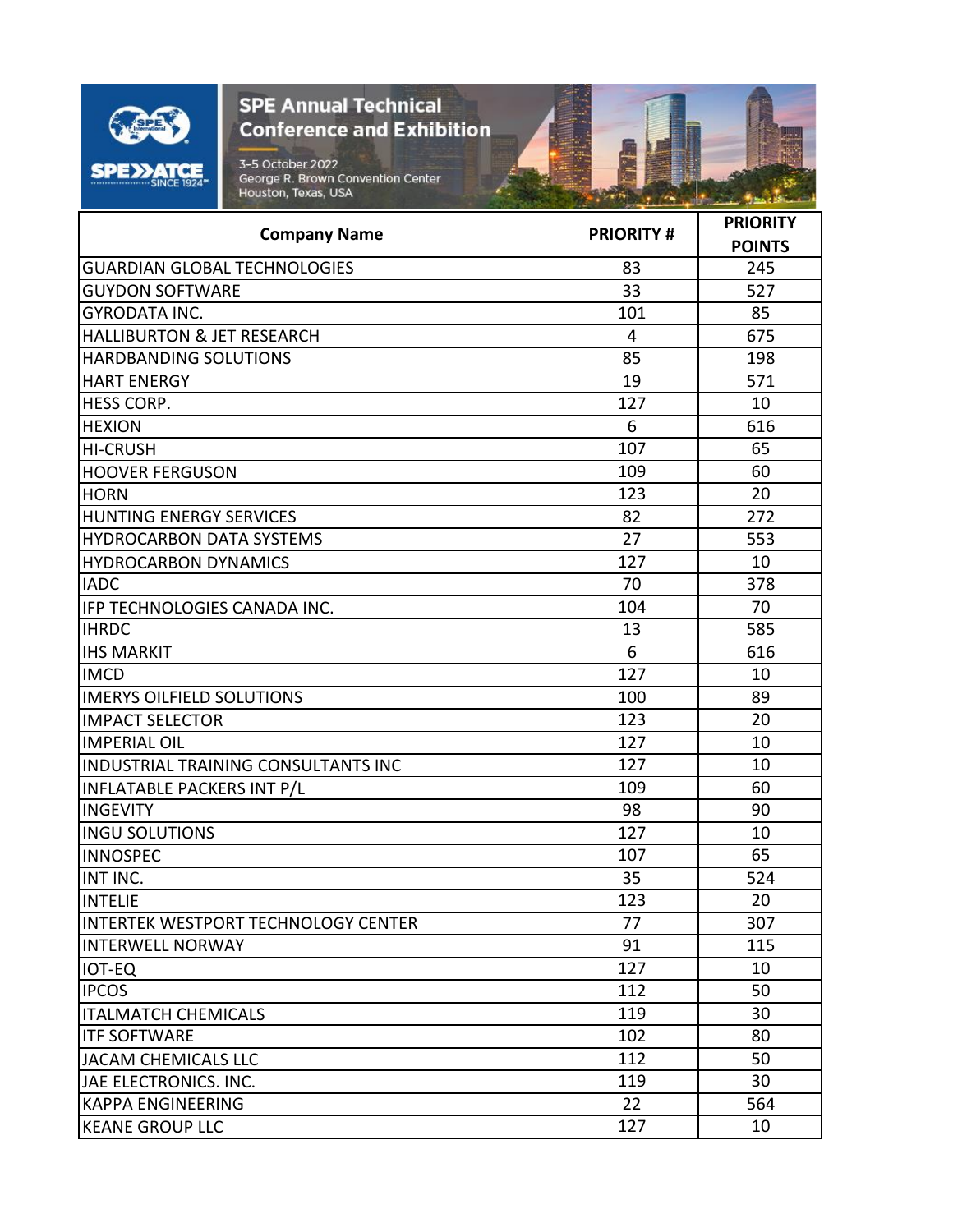

看

| <b>POINTS</b><br><b>KEMIRA</b><br>127<br>10<br>123<br>20<br>KING FAHD U. OF PETR. & MIN.<br>127<br>$\overline{40}$<br><b>KLX ENERGY SERVICES</b><br>119<br>30<br>KOMAX SYSTEMS INC.<br>30<br>KRUSS SCIENTIFIC INSTRUMENTS, INC.<br>119<br>127<br>10<br><b>KUREHA ENERGY SOLUTIONS</b><br><b>KUWAIT OIL COMPANY</b><br>65<br>420<br>LANDOIL CHEMICAL GROUP CO., LTD<br>127<br>10<br><b>LASSER INC.</b><br>127<br>10 |
|--------------------------------------------------------------------------------------------------------------------------------------------------------------------------------------------------------------------------------------------------------------------------------------------------------------------------------------------------------------------------------------------------------------------|
|                                                                                                                                                                                                                                                                                                                                                                                                                    |
|                                                                                                                                                                                                                                                                                                                                                                                                                    |
|                                                                                                                                                                                                                                                                                                                                                                                                                    |
|                                                                                                                                                                                                                                                                                                                                                                                                                    |
|                                                                                                                                                                                                                                                                                                                                                                                                                    |
|                                                                                                                                                                                                                                                                                                                                                                                                                    |
|                                                                                                                                                                                                                                                                                                                                                                                                                    |
|                                                                                                                                                                                                                                                                                                                                                                                                                    |
|                                                                                                                                                                                                                                                                                                                                                                                                                    |
|                                                                                                                                                                                                                                                                                                                                                                                                                    |
| 70<br>104<br>LAVERSAB, INC.                                                                                                                                                                                                                                                                                                                                                                                        |
| 127<br>LAWRENCE LIVERMORE NATIONAL LABORATORY<br>10                                                                                                                                                                                                                                                                                                                                                                |
| 10<br>LEICA GEOSYSTEMS INC.<br>127                                                                                                                                                                                                                                                                                                                                                                                 |
| LEISTRITZ ADVANCED TECHNOLOGIES CORP.<br>76<br>309                                                                                                                                                                                                                                                                                                                                                                 |
| LEUTERT INSTRUMENTS (F. LEUTERT GMBH & CO. KG)<br>102<br>80                                                                                                                                                                                                                                                                                                                                                        |
| 113<br><b>LIBERTY OILFIELD SERVICES</b><br>49                                                                                                                                                                                                                                                                                                                                                                      |
| 104<br>70<br>LONZA INC.                                                                                                                                                                                                                                                                                                                                                                                            |
| LUXFER MEL TECHNOLOGIES (MAGNESIUM ELEKTRON INC.)<br>115<br>40                                                                                                                                                                                                                                                                                                                                                     |
| 127<br><b>MAJESTIC LOGISTICS</b><br>10                                                                                                                                                                                                                                                                                                                                                                             |
| <b>MANTL CANADA</b><br>127<br>10                                                                                                                                                                                                                                                                                                                                                                                   |
| 20<br>123<br><b>MEGMEET</b>                                                                                                                                                                                                                                                                                                                                                                                        |
| 127<br>10<br>M-FILES                                                                                                                                                                                                                                                                                                                                                                                               |
| <b>MICROSEISMIC</b><br>63<br>449                                                                                                                                                                                                                                                                                                                                                                                   |
| MICRO-SMART<br>28<br>544                                                                                                                                                                                                                                                                                                                                                                                           |
| 119<br>30<br><b>MINDMESH INC</b>                                                                                                                                                                                                                                                                                                                                                                                   |
| 127<br>10<br>MINGO MANUFACTURING                                                                                                                                                                                                                                                                                                                                                                                   |
| 123<br>20<br><b>MOHAWK ENERGY</b>                                                                                                                                                                                                                                                                                                                                                                                  |
| 127<br>10<br><b>MOHAWK ENERGY</b>                                                                                                                                                                                                                                                                                                                                                                                  |
| 123<br>20<br><b>MORGAN TECHNICAL CERAMICS</b>                                                                                                                                                                                                                                                                                                                                                                      |
| MOSCOW INST - PHYSICS & TECHNOLOGY<br>127<br>10                                                                                                                                                                                                                                                                                                                                                                    |
| 119<br><b>MSC SOFTWARE</b><br>30                                                                                                                                                                                                                                                                                                                                                                                   |
| 124<br>19<br><b>NABORS INDUSTRIES</b>                                                                                                                                                                                                                                                                                                                                                                              |
| 123<br>20<br><b>NAGOO &amp; ASSOCIATES</b>                                                                                                                                                                                                                                                                                                                                                                         |
| NALCO CHAMPION, AN ECOLAB COMPANY<br>21<br>568                                                                                                                                                                                                                                                                                                                                                                     |
| NATIONAL OILWELL VARCO<br>19<br>571                                                                                                                                                                                                                                                                                                                                                                                |
| 125<br>15<br><b>NATUREWORKS LLC</b>                                                                                                                                                                                                                                                                                                                                                                                |
| 127<br><b>NCEES</b><br>10                                                                                                                                                                                                                                                                                                                                                                                          |
| 85<br><b>NCS MULTISTAGE</b><br>101                                                                                                                                                                                                                                                                                                                                                                                 |
| 127<br><b>NEC CORP</b><br>10                                                                                                                                                                                                                                                                                                                                                                                       |
| NETL/U.S. DOE<br>522<br>37                                                                                                                                                                                                                                                                                                                                                                                         |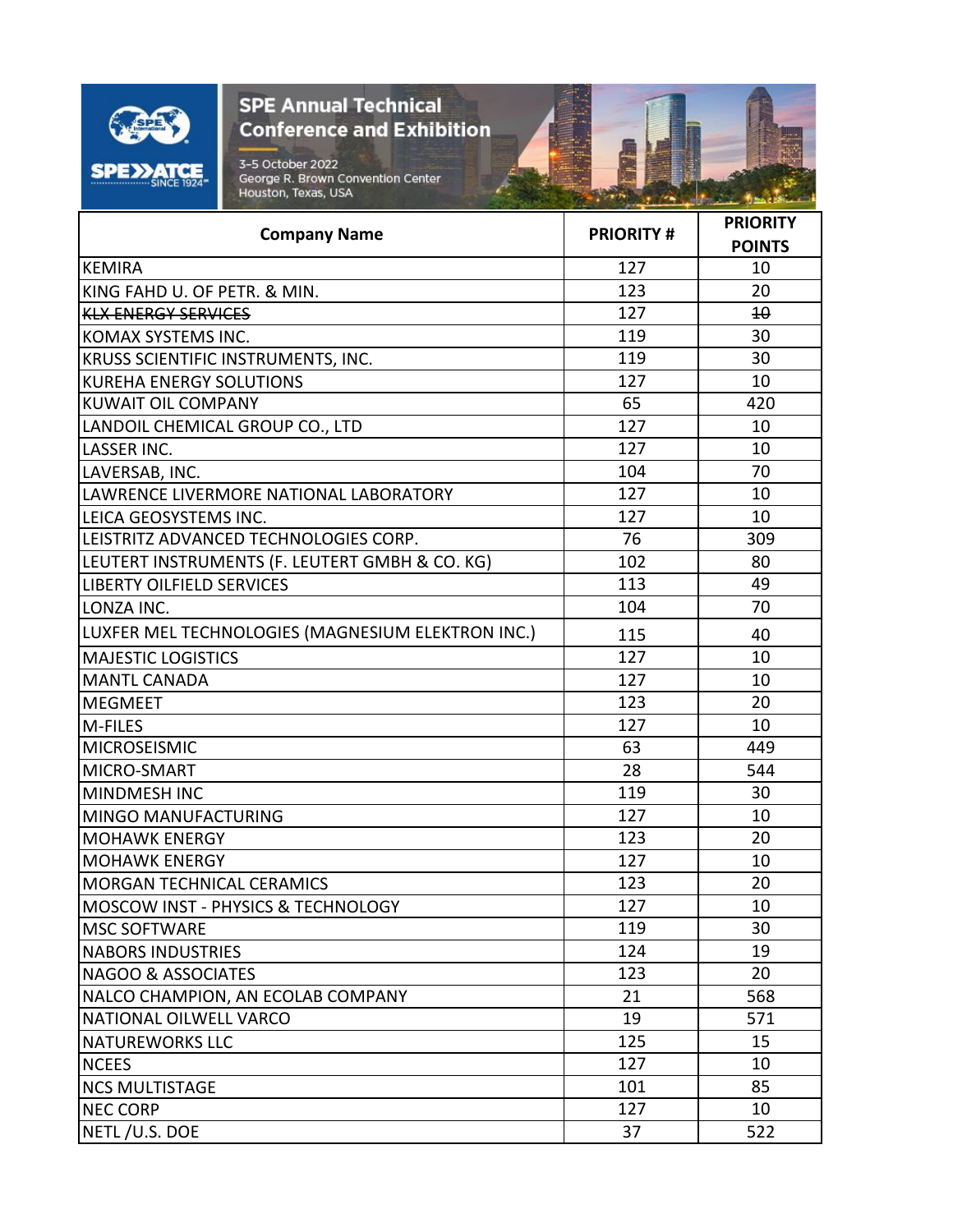

**Committee of the Party** 

| <b>Company Name</b>                               | <b>PRIORITY#</b> | <b>PRIORITY</b><br><b>POINTS</b> |
|---------------------------------------------------|------------------|----------------------------------|
| <b>NEW TECH SYSTEMS</b>                           | 123              | 20                               |
| <b>NEWPARK DRILLING FLUIDS</b>                    | 43               | 507                              |
| NEXTIER/C&J ENERGY SERVICES (CASEDHOLE SOLUTIONS) | 96               | 94                               |
| NEXUS ENERGY TECHNOLOGIES INC.                    | 127              | 10                               |
| NISSAN CHEMICAL AMERICA CORPORATION               | 119              | 30                               |
| NITRO-LIFT TECHNOLOGIES                           | 119              | 30                               |
| <b>NOVASTAR LP</b>                                | 127              | 10                               |
| <b>NSI TECHNOLOGIES</b>                           | 18               | 572                              |
| OCCIDENTAL PETROLEUM CORP.                        | 90               | 119                              |
| OFI TESTING EQUIPMENT                             | 45               | 499                              |
| <b>OILFIELD DATA SERVICES</b>                     | 97               | 93                               |
| OILFIELD TECHNOLOGY MAGAZINE                      | 89               | 129                              |
| <b>OLIASOFT</b>                                   | 123              | 20                               |
| <b>OVS GROUP LLC</b>                              | 99               | 90                               |
| <b>P2 ENERGY SOLUTIONS</b>                        | 127              | 10                               |
| <b>PACKERS PLUS</b>                               | 81               | 276                              |
| PALISADE CORP.                                    | 20               | 569                              |
| <b>PEGASUS VERTEX INC</b>                         | 87               | 171                              |
| PELICAN ENERGY PARTNERS                           | 80               | 278                              |
| <b>PELOTON</b>                                    | 40               | 515                              |
| PENNSYLVANIA STATE UNIVERSITY                     | 127              | 10                               |
| PETRO.AI (RUTHS ANALYTICS & INNOVATION LLC        |                  |                                  |
| (EXCHANGE.AI))                                    | 119              | 30                               |
| PETROCUBIC SOLUTIONS, LLC                         | 123              | 20                               |
| PETROLEUM ABSTRACTS / UNIVERSITY OF TULSA / CESE  | 31               | 537                              |
| PETROLEUM CONSULTANTS LLC                         | 127              | 10                               |
| PETROLEUM EXPERTS                                 | 25               | 561                              |
| PETROSKILLS (OGCI)                                | $\overline{7}$   | 603                              |
| <b>PETROTEL</b>                                   | 58               | 458                              |
| PIETRO FIORENTINI                                 | 102              | 80                               |
| PILOT CHEMICAL CO.                                | 123              | 20                               |
| PQ CORPORATION/POTTERS INDUSTRIES LLC             | 48               | 494                              |
| <b>PRECITECH, LLC</b>                             | 119              | 30                               |
| PRONOVA / TDE GROUP GMBH                          | 60               | 454                              |
| <b>PROPTESTER INC</b>                             | 102              | 80                               |
| <b>PROPX</b>                                      | 121              | 25                               |
| <b>PROSERV</b>                                    | 127              | 10                               |
| PURITY OILFIELD SERVICES                          | 127              | 10                               |
| Q ENGINEERING                                     | 123              | 20                               |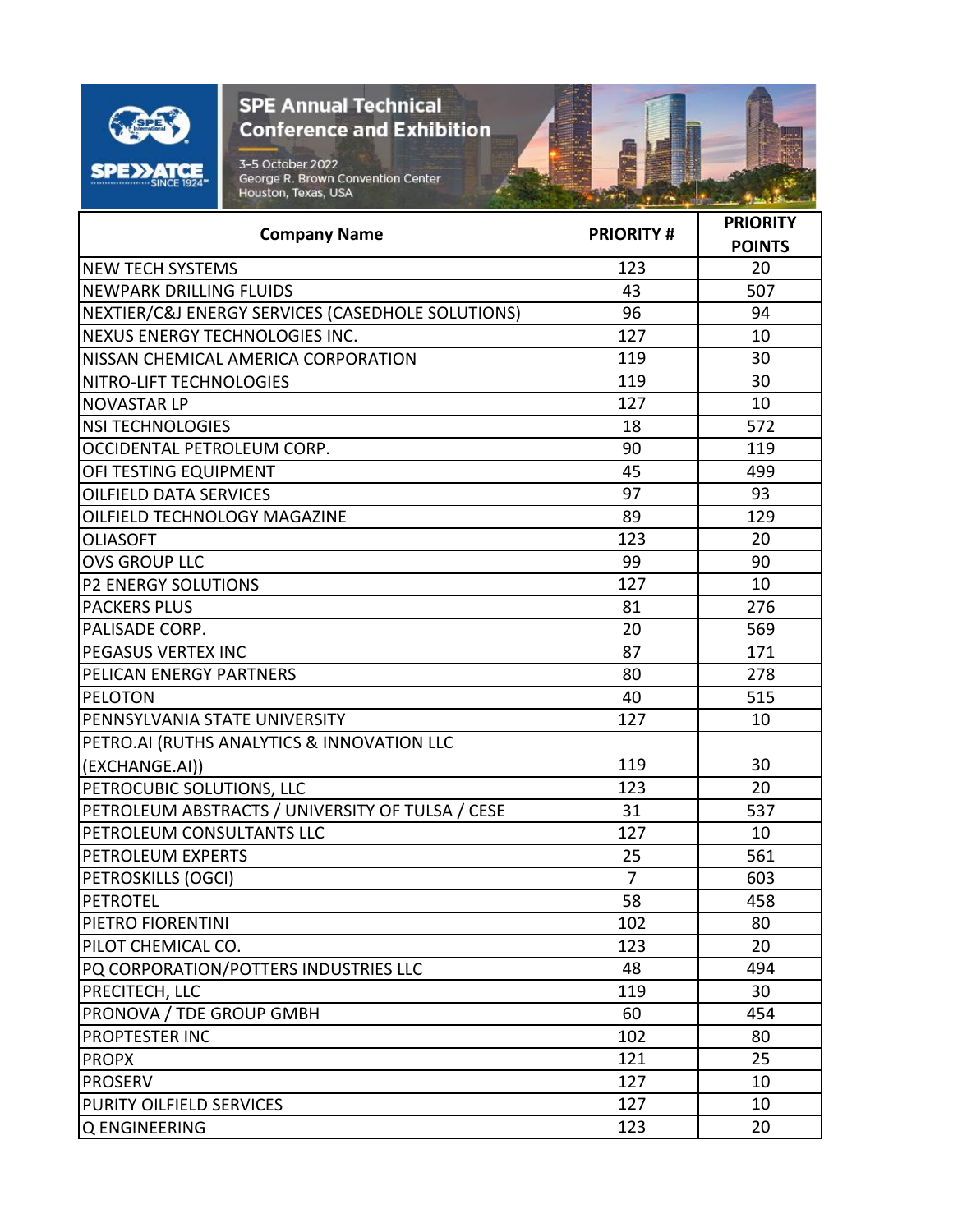| $\rightarrow$<br>-- SINCE 1924* |  |
|---------------------------------|--|

| 123<br><b>QMAX</b><br>20<br>127<br>10<br>QRI<br>QUARTZDYNE<br>23<br>563<br>127<br><b>QUORUM SOFTWARE</b><br>10<br>127<br>10<br>RAPTOR LIFT SOLUTIONS, LLC<br>109<br>60<br>REACTIVE DOWNHOLE TOOLS LTD<br>119<br>30<br>RENEGADE WIRELINE SERVICES<br>56<br>473<br><b>RESERVOIR GROUP</b><br>94<br><b>RESMAN</b><br>100<br>123<br>20<br><b>RESOPTIMA AS</b><br>102<br>80<br><b>RESOURCE ENERGY SOLUTIONS</b><br>RGL RESERVOIR MANAGEMENT<br>127<br>10<br>RGL RESERVOIR MANAGEMENT<br>127<br>10<br>33<br>118<br>RIDGEWAY KITE SOFTWARE<br>127<br>10<br>ROBERTSON PETROLEUM GROUP<br>95<br><b>ROCK FLOW DYNAMICS</b><br>95<br>112<br>50<br>ROCKWATER ENERGY SOLUTIONS<br>112<br>50<br><b>ROCSOLE LTD</b><br><b>ROPER PUMP COMPANY</b><br>105<br>69<br><b>RPS ENERGY</b><br>127<br>10<br>119<br>30<br><b>RPT INDUSTRIES</b><br>123<br><b>RS ENERGY GROUP</b><br>20<br>94<br><b>RUBBERATKINS LTD.</b><br>100<br><b>RUBICON OILFIELD</b><br>108<br>64<br>55<br>RYDER SCOTT PETROLEUM CONSULTANTS<br>477<br>SAINT-GOBAIN OIL & GAS GROUP<br>26<br>558<br><b>SALTEL INDUSTRIES</b><br>102<br>80<br>119<br>30<br><b>SAND X</b><br>125<br><b>SANJEL ENERGY SERVICES</b><br>15<br>SANJEL ENERGY SERVICES INC.<br>127<br>10<br>123<br>20<br><b>SAPESCO</b><br>SASKATCHEWAN RESEARCH COUNCIL<br>127<br>10<br><b>SASOL NORTH AMERICA</b><br>84<br>201<br>$\overline{2}$<br>SAUDI ARAMCO<br>747<br>129<br>5<br><b>SCF PARTNERS</b><br><b>SCHLUMBERGER (DYNA-DRILL)</b><br>$\overline{3}$<br>726<br><b>SCIENCESOFT</b><br>44<br>500<br>SCIENTIFIC DRILLING INTERNATIONAL<br>109<br>60<br><b>SCORPION OIL TOOLS</b><br>49<br>487 | <b>Company Name</b> | <b>PRIORITY#</b> | <b>PRIORITY</b><br><b>POINTS</b> |
|----------------------------------------------------------------------------------------------------------------------------------------------------------------------------------------------------------------------------------------------------------------------------------------------------------------------------------------------------------------------------------------------------------------------------------------------------------------------------------------------------------------------------------------------------------------------------------------------------------------------------------------------------------------------------------------------------------------------------------------------------------------------------------------------------------------------------------------------------------------------------------------------------------------------------------------------------------------------------------------------------------------------------------------------------------------------------------------------------------------------------------------------------------------------------------------------------------------------------------------------------------------------------------------------------------------------------------------------------------------------------------------------------------------------------------------------------------------------------------------------------------------------------------------------------------------------------------------------------------------|---------------------|------------------|----------------------------------|
|                                                                                                                                                                                                                                                                                                                                                                                                                                                                                                                                                                                                                                                                                                                                                                                                                                                                                                                                                                                                                                                                                                                                                                                                                                                                                                                                                                                                                                                                                                                                                                                                                |                     |                  |                                  |
|                                                                                                                                                                                                                                                                                                                                                                                                                                                                                                                                                                                                                                                                                                                                                                                                                                                                                                                                                                                                                                                                                                                                                                                                                                                                                                                                                                                                                                                                                                                                                                                                                |                     |                  |                                  |
|                                                                                                                                                                                                                                                                                                                                                                                                                                                                                                                                                                                                                                                                                                                                                                                                                                                                                                                                                                                                                                                                                                                                                                                                                                                                                                                                                                                                                                                                                                                                                                                                                |                     |                  |                                  |
|                                                                                                                                                                                                                                                                                                                                                                                                                                                                                                                                                                                                                                                                                                                                                                                                                                                                                                                                                                                                                                                                                                                                                                                                                                                                                                                                                                                                                                                                                                                                                                                                                |                     |                  |                                  |
|                                                                                                                                                                                                                                                                                                                                                                                                                                                                                                                                                                                                                                                                                                                                                                                                                                                                                                                                                                                                                                                                                                                                                                                                                                                                                                                                                                                                                                                                                                                                                                                                                |                     |                  |                                  |
|                                                                                                                                                                                                                                                                                                                                                                                                                                                                                                                                                                                                                                                                                                                                                                                                                                                                                                                                                                                                                                                                                                                                                                                                                                                                                                                                                                                                                                                                                                                                                                                                                |                     |                  |                                  |
|                                                                                                                                                                                                                                                                                                                                                                                                                                                                                                                                                                                                                                                                                                                                                                                                                                                                                                                                                                                                                                                                                                                                                                                                                                                                                                                                                                                                                                                                                                                                                                                                                |                     |                  |                                  |
|                                                                                                                                                                                                                                                                                                                                                                                                                                                                                                                                                                                                                                                                                                                                                                                                                                                                                                                                                                                                                                                                                                                                                                                                                                                                                                                                                                                                                                                                                                                                                                                                                |                     |                  |                                  |
|                                                                                                                                                                                                                                                                                                                                                                                                                                                                                                                                                                                                                                                                                                                                                                                                                                                                                                                                                                                                                                                                                                                                                                                                                                                                                                                                                                                                                                                                                                                                                                                                                |                     |                  |                                  |
|                                                                                                                                                                                                                                                                                                                                                                                                                                                                                                                                                                                                                                                                                                                                                                                                                                                                                                                                                                                                                                                                                                                                                                                                                                                                                                                                                                                                                                                                                                                                                                                                                |                     |                  |                                  |
|                                                                                                                                                                                                                                                                                                                                                                                                                                                                                                                                                                                                                                                                                                                                                                                                                                                                                                                                                                                                                                                                                                                                                                                                                                                                                                                                                                                                                                                                                                                                                                                                                |                     |                  |                                  |
|                                                                                                                                                                                                                                                                                                                                                                                                                                                                                                                                                                                                                                                                                                                                                                                                                                                                                                                                                                                                                                                                                                                                                                                                                                                                                                                                                                                                                                                                                                                                                                                                                |                     |                  |                                  |
|                                                                                                                                                                                                                                                                                                                                                                                                                                                                                                                                                                                                                                                                                                                                                                                                                                                                                                                                                                                                                                                                                                                                                                                                                                                                                                                                                                                                                                                                                                                                                                                                                |                     |                  |                                  |
|                                                                                                                                                                                                                                                                                                                                                                                                                                                                                                                                                                                                                                                                                                                                                                                                                                                                                                                                                                                                                                                                                                                                                                                                                                                                                                                                                                                                                                                                                                                                                                                                                |                     |                  |                                  |
|                                                                                                                                                                                                                                                                                                                                                                                                                                                                                                                                                                                                                                                                                                                                                                                                                                                                                                                                                                                                                                                                                                                                                                                                                                                                                                                                                                                                                                                                                                                                                                                                                |                     |                  |                                  |
|                                                                                                                                                                                                                                                                                                                                                                                                                                                                                                                                                                                                                                                                                                                                                                                                                                                                                                                                                                                                                                                                                                                                                                                                                                                                                                                                                                                                                                                                                                                                                                                                                |                     |                  |                                  |
|                                                                                                                                                                                                                                                                                                                                                                                                                                                                                                                                                                                                                                                                                                                                                                                                                                                                                                                                                                                                                                                                                                                                                                                                                                                                                                                                                                                                                                                                                                                                                                                                                |                     |                  |                                  |
|                                                                                                                                                                                                                                                                                                                                                                                                                                                                                                                                                                                                                                                                                                                                                                                                                                                                                                                                                                                                                                                                                                                                                                                                                                                                                                                                                                                                                                                                                                                                                                                                                |                     |                  |                                  |
|                                                                                                                                                                                                                                                                                                                                                                                                                                                                                                                                                                                                                                                                                                                                                                                                                                                                                                                                                                                                                                                                                                                                                                                                                                                                                                                                                                                                                                                                                                                                                                                                                |                     |                  |                                  |
|                                                                                                                                                                                                                                                                                                                                                                                                                                                                                                                                                                                                                                                                                                                                                                                                                                                                                                                                                                                                                                                                                                                                                                                                                                                                                                                                                                                                                                                                                                                                                                                                                |                     |                  |                                  |
|                                                                                                                                                                                                                                                                                                                                                                                                                                                                                                                                                                                                                                                                                                                                                                                                                                                                                                                                                                                                                                                                                                                                                                                                                                                                                                                                                                                                                                                                                                                                                                                                                |                     |                  |                                  |
|                                                                                                                                                                                                                                                                                                                                                                                                                                                                                                                                                                                                                                                                                                                                                                                                                                                                                                                                                                                                                                                                                                                                                                                                                                                                                                                                                                                                                                                                                                                                                                                                                |                     |                  |                                  |
|                                                                                                                                                                                                                                                                                                                                                                                                                                                                                                                                                                                                                                                                                                                                                                                                                                                                                                                                                                                                                                                                                                                                                                                                                                                                                                                                                                                                                                                                                                                                                                                                                |                     |                  |                                  |
|                                                                                                                                                                                                                                                                                                                                                                                                                                                                                                                                                                                                                                                                                                                                                                                                                                                                                                                                                                                                                                                                                                                                                                                                                                                                                                                                                                                                                                                                                                                                                                                                                |                     |                  |                                  |
|                                                                                                                                                                                                                                                                                                                                                                                                                                                                                                                                                                                                                                                                                                                                                                                                                                                                                                                                                                                                                                                                                                                                                                                                                                                                                                                                                                                                                                                                                                                                                                                                                |                     |                  |                                  |
|                                                                                                                                                                                                                                                                                                                                                                                                                                                                                                                                                                                                                                                                                                                                                                                                                                                                                                                                                                                                                                                                                                                                                                                                                                                                                                                                                                                                                                                                                                                                                                                                                |                     |                  |                                  |
|                                                                                                                                                                                                                                                                                                                                                                                                                                                                                                                                                                                                                                                                                                                                                                                                                                                                                                                                                                                                                                                                                                                                                                                                                                                                                                                                                                                                                                                                                                                                                                                                                |                     |                  |                                  |
|                                                                                                                                                                                                                                                                                                                                                                                                                                                                                                                                                                                                                                                                                                                                                                                                                                                                                                                                                                                                                                                                                                                                                                                                                                                                                                                                                                                                                                                                                                                                                                                                                |                     |                  |                                  |
|                                                                                                                                                                                                                                                                                                                                                                                                                                                                                                                                                                                                                                                                                                                                                                                                                                                                                                                                                                                                                                                                                                                                                                                                                                                                                                                                                                                                                                                                                                                                                                                                                |                     |                  |                                  |
|                                                                                                                                                                                                                                                                                                                                                                                                                                                                                                                                                                                                                                                                                                                                                                                                                                                                                                                                                                                                                                                                                                                                                                                                                                                                                                                                                                                                                                                                                                                                                                                                                |                     |                  |                                  |
|                                                                                                                                                                                                                                                                                                                                                                                                                                                                                                                                                                                                                                                                                                                                                                                                                                                                                                                                                                                                                                                                                                                                                                                                                                                                                                                                                                                                                                                                                                                                                                                                                |                     |                  |                                  |
|                                                                                                                                                                                                                                                                                                                                                                                                                                                                                                                                                                                                                                                                                                                                                                                                                                                                                                                                                                                                                                                                                                                                                                                                                                                                                                                                                                                                                                                                                                                                                                                                                |                     |                  |                                  |
|                                                                                                                                                                                                                                                                                                                                                                                                                                                                                                                                                                                                                                                                                                                                                                                                                                                                                                                                                                                                                                                                                                                                                                                                                                                                                                                                                                                                                                                                                                                                                                                                                |                     |                  |                                  |
|                                                                                                                                                                                                                                                                                                                                                                                                                                                                                                                                                                                                                                                                                                                                                                                                                                                                                                                                                                                                                                                                                                                                                                                                                                                                                                                                                                                                                                                                                                                                                                                                                |                     |                  |                                  |
|                                                                                                                                                                                                                                                                                                                                                                                                                                                                                                                                                                                                                                                                                                                                                                                                                                                                                                                                                                                                                                                                                                                                                                                                                                                                                                                                                                                                                                                                                                                                                                                                                |                     |                  |                                  |
|                                                                                                                                                                                                                                                                                                                                                                                                                                                                                                                                                                                                                                                                                                                                                                                                                                                                                                                                                                                                                                                                                                                                                                                                                                                                                                                                                                                                                                                                                                                                                                                                                |                     |                  |                                  |
|                                                                                                                                                                                                                                                                                                                                                                                                                                                                                                                                                                                                                                                                                                                                                                                                                                                                                                                                                                                                                                                                                                                                                                                                                                                                                                                                                                                                                                                                                                                                                                                                                |                     |                  |                                  |
|                                                                                                                                                                                                                                                                                                                                                                                                                                                                                                                                                                                                                                                                                                                                                                                                                                                                                                                                                                                                                                                                                                                                                                                                                                                                                                                                                                                                                                                                                                                                                                                                                |                     |                  |                                  |
|                                                                                                                                                                                                                                                                                                                                                                                                                                                                                                                                                                                                                                                                                                                                                                                                                                                                                                                                                                                                                                                                                                                                                                                                                                                                                                                                                                                                                                                                                                                                                                                                                |                     |                  |                                  |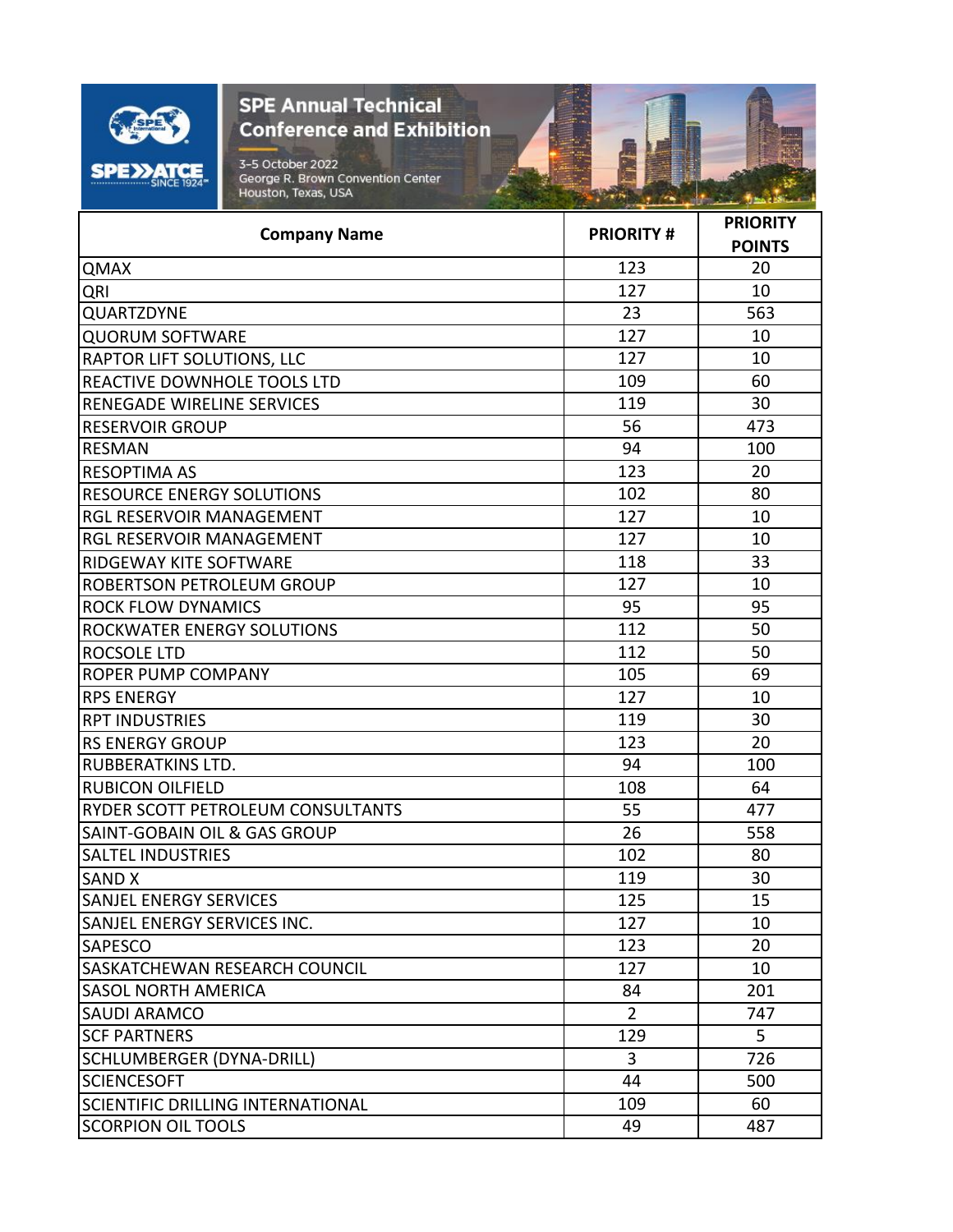| O<br>Ξ.<br>įж<br><b>SINCE 1924</b> |
|------------------------------------|

看

|                                                 | <b>PRIORITY#</b> | <b>PRIORITY</b> |
|-------------------------------------------------|------------------|-----------------|
| <b>Company Name</b>                             |                  | <b>POINTS</b>   |
| <b>SEAL TITE INTERNATIONAL</b>                  | 38               | 521             |
| <b>SEALS EASTERN</b>                            | 61               | 453             |
| <b>SEATEX INC.</b>                              | 127              | 10              |
| <b>SEED CEMENTED CARBIDE</b>                    | 80               | 278             |
| <b>SEG</b>                                      | 115              | 40              |
| <b>SEISMOS</b>                                  | 123              | 20              |
| SELECT INDUSTRIES, INC.                         | 86               | 184             |
| <b>SENIOR METAL BELLOWS</b>                     | 119              | 30              |
| <b>SERCEL-GRC</b>                               | 127              | 10              |
| <b>SEVEN GENERATIONS ENERGY</b>                 | 129              | 5               |
| SHANDONG PULILONG PRESSURE VESSEL CO LTD        | 127              | 10              |
| <b>SI GROUP INC</b>                             | 119              | 30              |
| <b>SIERRA FRAC SAND LLC</b>                     | 127              | 10              |
| <b>SIGMAHLR</b>                                 | 127              | 10              |
| SILVERWELL                                      | 127              | 10              |
| <b>SINTEX MINERALS &amp; SERVICES</b>           | 36               | 523             |
| <b>SMART PUMPER</b>                             | 120              | 29              |
| <b>SMC OILFIELD CHEMICALS</b>                   | 115              | 40              |
| <b>SOARUS LLC</b>                               | 123              | 20              |
| <b>SPARKCOGNITION</b>                           | 119              | 30              |
| <b>SPARTEK</b>                                  | 32               | 533             |
| <b>SPARX ENGINEERING</b>                        | 119              | 30              |
| <b>SPECTRUM TRACER SERVICES</b>                 | 115              | 40              |
| <b>SPROULE ASSOCIATES LIMITED</b>               | 42               | 509             |
| <b>STARCHEM LLC</b>                             | 116              | 39              |
| <b>STEP ENERGY SERVICES</b>                     | 127              | 10              |
| <b>STEPAN COMPANY</b>                           | 119              | 30              |
| <b>STONE RIDGE TECHNOLOGY</b>                   | 109              | 60              |
| STRATA TECHNOLOGY LTD.                          | 119              | 30              |
| <b>STREAMSIM</b>                                | 50               | 486             |
| SUBSURFACE CONSULTANTS & ASSOCIATES, LLC        | 119              | 30              |
| <b>SUN SPECIALTY PRODUCTS</b>                   | 123              | 20              |
| <b>SUNCOR ENERGY INC.</b>                       | 127              | 10              |
| SUNITA HYDROCOLLOIDS PVT LTD                    | 110              | 59              |
| <b>TAM</b>                                      | 11               | 590             |
| <b>TANNAS CO. &amp; KING REFRIGERATION INC.</b> | 127              | 10              |
| <b>TARTAN COMPLETIONS DRILLING SERVICES</b>     | 127              | 10              |
| <b>TAYLOR &amp; FRANCIS</b>                     | 127              | 10              |
| <b>TBC BRINADD</b>                              | 123              | 20              |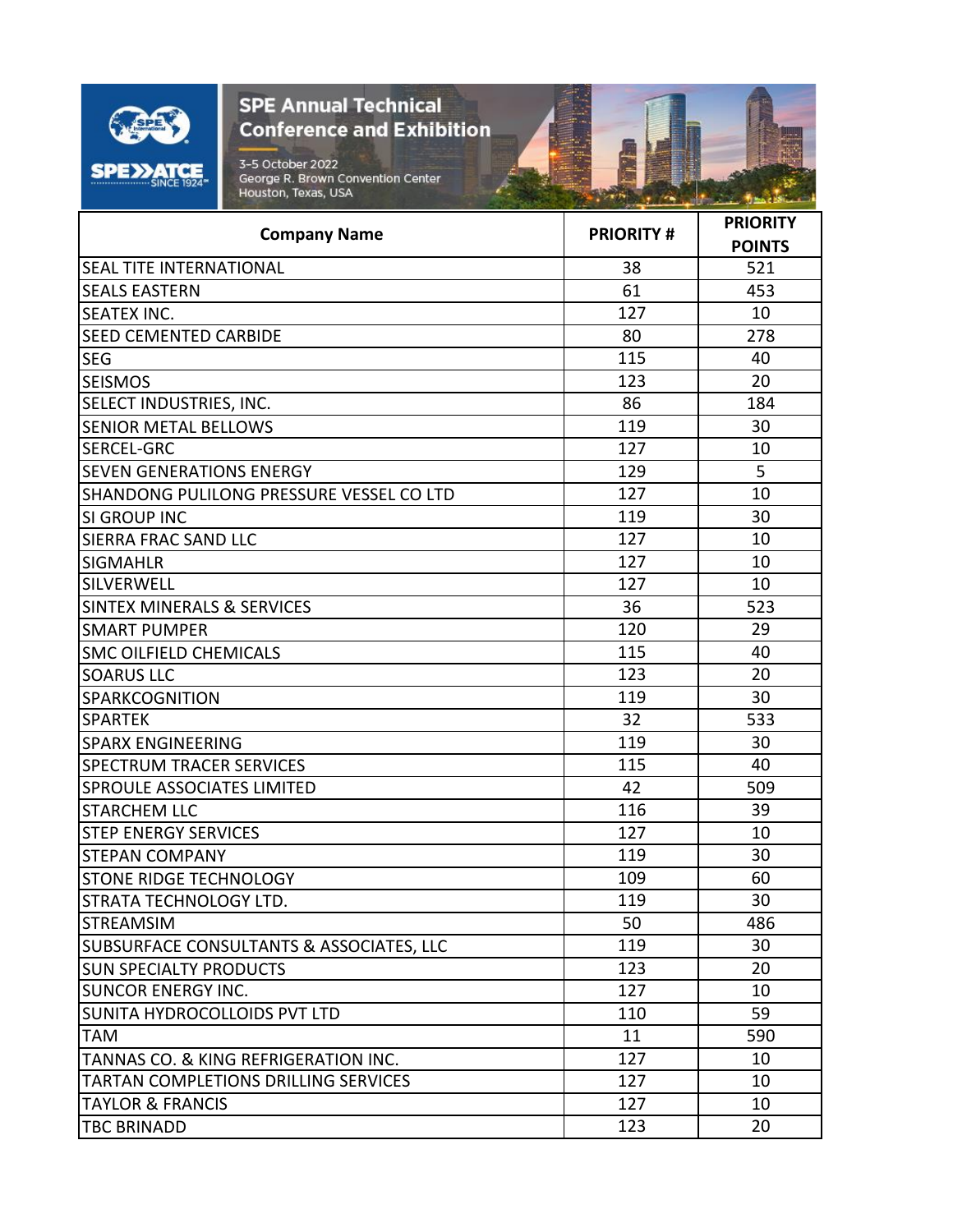| O<br>Ξ.<br>įж<br><b>SINCE 1924</b> |
|------------------------------------|

看

| <b>Company Name</b>                              | <b>PRIORITY#</b> | <b>PRIORITY</b> |
|--------------------------------------------------|------------------|-----------------|
|                                                  |                  | <b>POINTS</b>   |
| <b>TDK-LAMBDA AMERICAS</b>                       | 119              | 30              |
| <b>TECPLOT</b>                                   | 66               | 419             |
| <b>TELEDYNE ISCO</b>                             | 112              | 50              |
| <b>TENARIS</b>                                   | 117              | 35              |
| <b>TERVES INC</b>                                | 114              | 44              |
| <b>TETRA TECHNOLOGIES</b>                        | 16               | 576             |
| <b>TEXAS OILTECH LABORATORIES</b>                | 116              | 39              |
| <b>TGS</b>                                       | 119              | 30              |
| THE RIG MAT WASHER                               | 127              | 10              |
| THE WELLBOSS COMPANY                             | 119              | 30              |
| THERMO FISHER SCIENTIFIC                         | 127              | 10              |
| THRU TUBING SOLUTIONS                            | 79               | 290             |
| <b>TITAN LINER</b>                               | 127              | 10              |
| TITAN OIL RECOVERY, INC                          | 123              | 20              |
| TIW, A DRIL QUIP COMPANY                         | 15               | 577             |
| <b>TOMAX A/S</b>                                 | 119              | 30              |
| <b>TOTAL E&amp;P CANADA</b>                      | 129              | 5               |
| <b>TRANSWORLD TECHNOLOGIES</b>                   | 127              | 10              |
| TRICAN WELL SERVICE LTD.                         | 127              | 10              |
| <b>TUBEL ENERGY</b>                              | 103              | 79              |
| TUBULAR PERFORATING MANUFACTURING, LTD.          | 104              | 70              |
| <b>TURBULENT FLUX</b>                            | 127              | 10              |
| <b>U.S. SILICA COMPANY</b>                       | 109              | 60              |
| <b>U.S. WATER</b>                                | 117              | 35              |
| <b>U.S. WELL SERVICES LLC</b>                    | 115              | 40              |
| ULTERRA DRILLING TECHNOLOGIES                    | 111              | 55              |
| <b>UNIBROM CORP</b>                              | 127              | 10              |
| UNIV. OF OKLAHOMA MPGE                           | 24               | 562             |
| UNIVERSAL PRESSURE PUMPING INC                   | 127              | 10              |
| UNIVERSITY OF SOUTHERN CALIFORNIA                | 64               | 440             |
| UNIVERSITY OF TULSA, MASTER OF ENERGY BUSINESS   | 113              | 49              |
| UNIVERSITY OF WYOMING                            | 127              | 10              |
| <b>VANTAGE PERFORMANCE MATERIALS</b>             | 127              | 10              |
| <b>VAREL INTERNATIONAL</b>                       | 112              | 50              |
| <b>VARICHEM INTERNATIONAL INC</b>                | 128              | 9               |
| <b>VEOLIA WATER SOLUTIONS &amp; TECHNOLOGIES</b> | 115              | 40              |
| <b>VERDAZO ANALYTICS INC</b>                     | 123              | 20              |
| <b>VINDUM ENGINEERING</b>                        | 21               | 568             |
| VMG, A SCHLUMBERGER TECHNOLOGY                   | 123              | 20              |